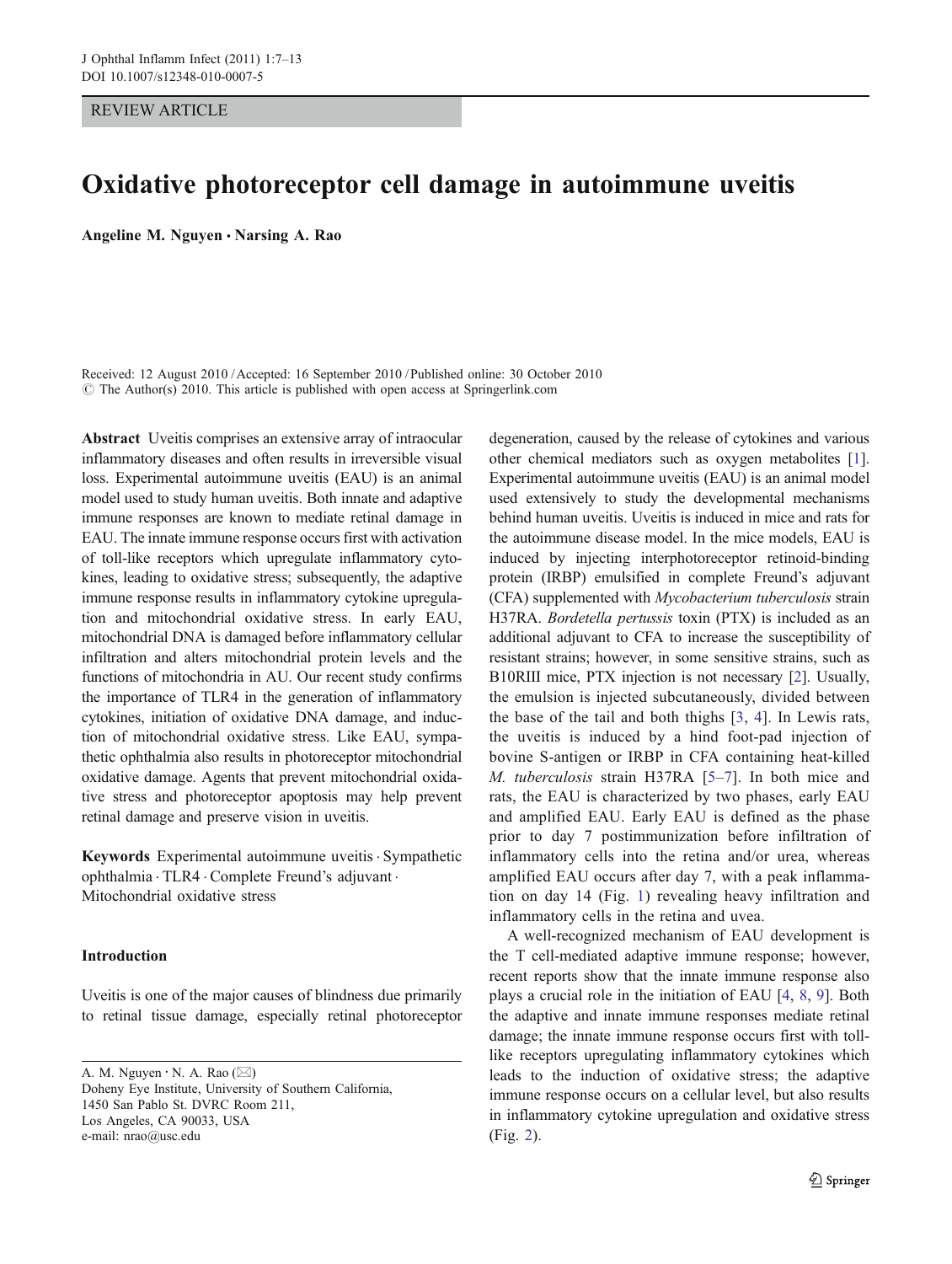<span id="page-1-0"></span>

Fig. 1 Morphologic changes can be seen throughout experimental autoimmune uveoretinitis (EAU). Photomicrographs showing hematoxylin and eosin-stained sections of mice (B10RIII) retinas reveal that during early EAU (day 5 postimmunization), retinas remain intact; whereas at the peak of inflammation, during the amplification phase of EAU (day 14), macrophage and other inflammatory cell infiltration is prominent and the retinal structure is no longer well-preserved

The adaptive immune response has been widely studied in EAU. In previous years, EAU-related retinal damage was attributed to blood-borne activated macrophages and polymorchonuclear leukocytes, which release a variety of cytotoxic agents and free radicals, including, superoxide, hydrogen peroxide, and inducible nitric oxide synthase (iNOS) and related oxidant, peroxynitrite (ONOO<sup>−</sup> ) in the retina, resulting in oxidative stress [[1,](#page-5-0) [10](#page-5-0)–[12](#page-5-0)]. The oxidative stress primarily takes place in the mitochondria during the early phase, whereas nuclear oxidative damage is observed during the amplification phase of EAU. Mitochondrial

proteins such as cytochrome C and mitochondrial import stimulation factor are the primary targets for inactivation by ONOO<sup>−</sup> which results in mitochondrial oxidative stress [[6\]](#page-5-0). The oxidants and free radicals initiate retinal lipid peroxidation, causing the formation of hydroperoxides and their resultant chemotactic activity amplifies the inflammatory processes [\[13](#page-5-0)]. Localization of hydroperoxide-derived cellular carbonyls and cellular modification by tyrosine nitration were found concentrated in the photoreceptor layers at the height of inflammation during the amplified phase of EAU, postimmunization day 14 [[10](#page-5-0), [11](#page-5-0), [14\]](#page-5-0). Macrophages typically infiltrate the retina during this amplification phase of EAU [\[6](#page-5-0), [15\]](#page-5-0). In addition to macrophages, retinal microglia also exhibit phagocytic functions; once activated, microglia migrate to the outer retina and release the pathogenic factors ONOO<sup> $-$ </sup> and tumor necrosis factor-α (TNF-α) [[15\]](#page-5-0). In EAU, microglial migration toward the photoreceptors may be mediated by the lipid peroxidation product decosahexaenoic acid hydroperoxide (22:6 HP) formed in the photoreceptors, and these migrating cells could help modulate inflammation [\[16](#page-5-0)]. However, contrary to earlier observations, later studies revealed that during the early phase of EAU (postimmunization day 5) retinal ONOO<sup>−</sup> initiated damage occurred before there was any histologic or immunohistochemical evidence of macrophage infiltration or migration of retinal microglia [[6](#page-5-0), [15](#page-5-0)]. These findings suggest that the innate immune response may play a role in inducing peroxynitrite-mediated oxidative stress during the early phase of EAU.

Prior to leukocyte infiltration during early EAU, selective peroxynitrite-mediated nitration of photoreceptor mitochondrial proteins occurs [[17\]](#page-5-0). Our studies show that in the



Fig. 2 During early EAU, inflammatory cytokines are upregulated, specifically tumor necrosis factor- $\alpha$  (TNF- $\alpha$ ). TNF- $\alpha$  is a cytokine known to diffuse and upregulate inducible nitric oxide synthase in adjacent cells, resulting in the generation of NO and the subsequent formation of peroxynitrite (ONOO<sup>−</sup> ) in the mitochondria which leads to mitochondrial oxidative stress. The nitration process takes place

primarily in the photoreceptor inner segments, an area rich in mitochondria. Mitochondrial oxidative stress causes the initiation of lipid peroxidation and the formation of hydroperoxides; hydroperoxides, along with the nitrated mitochondrial proteins, function as chemotactic agents that amplify the inflammatory processes by recruiting macrophages, resulting in photoreceptor apoptosis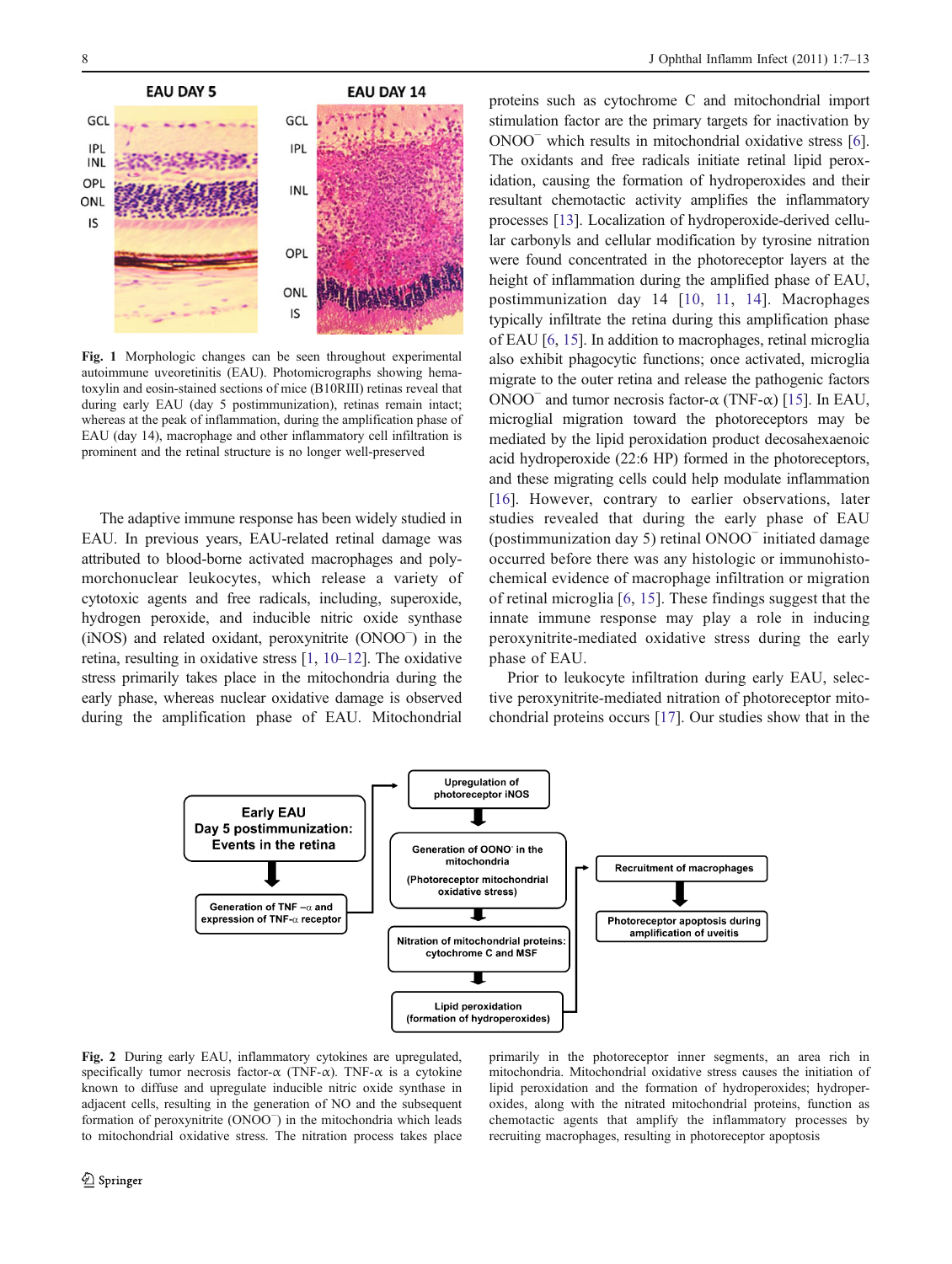early stages of EAU, mitochondria are the major source of ONOO<sup>-</sup>, and mitochondrial proteins are the prime target for inactivation, further implicating photoreceptor mitochondria as initiators of the proinflammatory response in early EAU [[6\]](#page-5-0). Because of the selective nitration of photoreceptor mitochondrial proteins and the presence of peroxynitrite resulting from reactive oxidants and iNOS induced nitric oxide in the photoreceptor inner segment mitochondria, there appears to be photoreceptor mitochondrial oxidative stress during the early phase of EAU, before the infiltration of inflammatory cells; this stress is probably mediated by TNF- $\alpha$  induced iNOS and subsequent generation of peroxynitrite [\[18\]](#page-5-0). Although some observations suggest that during early EAU, a few activated T cells could infiltrate the retina and generate cytokines [[18](#page-5-0)], a closer look at the innate immune response may give us a clearer picture about the cause behind mitochondrial oxidative stress. This review explores evidence for the development of mitochondrial oxidative stress from innate and adaptive immune effector processes of EAU and the stress-related retinal damage during autoimmune uveitis.

#### Photoreceptor mitochondrial oxidative stress

Mitochondrial DNA damage: an important marker for oxidative damage

Mitochondrial DNA (mtDNA) is more susceptible to oxidative damage than nuclear DNA (nDNA) because the former is in direct contact with mitochondrial produced reactive oxygen species; mtDNA are not protected by histones or other DNA-associated proteins [[19](#page-5-0)–[21\]](#page-5-0). In addition, the DNA repair machinery inherent in mitochondria is less efficient than nDNA [[22,](#page-5-0) [23](#page-5-0)]. Therefore, in tissues rich in mitochondria, like the retina, the damaged or altered mtDNA serves as a reliable biomarker of oxidative stress.

Using a novel long quantitative polymerase chain reaction (QPCR technique), our laboratory demonstrated that mtDNA is damaged early in EAU (day 4 postimmunization). We also showed that in EAU, mitochondrial oxidative stress occurs before macrophage or other inflammatory cellular infiltration [\[7](#page-5-0)]. These findings support previous studies from our laboratory that determined that peroxynitrite-mediated nitration of photoreceptor mitochondrial proteins, as well as the presence of reactive oxidants and peroxynitrite, occurs in mitochondrial photoreceptors during early EAU [[17,](#page-5-0) [18\]](#page-5-0). Oxidative stress appears to target the mitochondria as the original site of inflammation and thus damaged or altered mtDNA is a major target for oxidative damage.

iNOS-mediated oxidative stress results in the nitration of cytochrome  $c$ , a photoreceptor mitochondrial protein, which is then released into the cytosol; such cytochrome  $c$  release is known to cause apoptosis [\[6](#page-5-0), [18\]](#page-5-0). Oxidative damage of mtDNA, if left unchecked, can lead to mitochondria dysregulation and cell death [\[24](#page-5-0)]. However, despite the presence of mtDNA damage, in our study apoptosis was not detected during early EAU (apoptosis occurred on day 12) [\[7](#page-5-0)]. Some of the reasons postulated by our laboratory for the lack of early cell death were that there may have been insufficient amounts of mtDNA damage to cause apoptotic cascades until day 12 or that protective mechanisms like heat shock proteins and crystallins, which are upregulated by oxidative stress, prevents photoreceptor apoptosis during early EAU by inhibiting components of the apoptotic cascade and functioning as protective and repair mechanisms [[3,](#page-5-0) [7](#page-5-0), [25](#page-5-0)].

Differential expression of mitochondrial proteins and mitochondrial dysfunction

During early EAU, retinal DNA damage is restricted to the mitochondria; this suggests that mitochondrial oxidative stress plays a role in retinal damage [[7\]](#page-5-0). Mitochondria are a source of reactive oxygen species and are the main target for stress-mediated damage. Oxidative stress can alter mitochondrial protein levels and consequently alter the functions of mitochondria in EAU. ATP synthases maintain mitochondrial membrane potentials and morphology [[26\]](#page-5-0). Using 2D-DIGE, mass spectrometry by MALDI-TOF MS analysis, and reconfirming findings with Western bolt analysis, our laboratory found that during early EAU, there was a significant decrease in ATP synthase protein levels in retinal mitochondria; this suggests that decreased levels of cellular ATP and loss of ATP synthase activity corresponds to mitochondrial oxidative damage [[3\]](#page-5-0). Moreover, the expression of aconitase, a sensitive marker of oxidative stress in mitochondria, was upregulated suggesting that mitochondrial oxidative stress affects its expression during early EAU [[3\]](#page-5-0).

Other proteins with altered expression due to early EAU were calretinin, mitochondrial aspartate aminotransferase, and malate dehydrogenase; we found decreased levels of calretinin, increased levels of mitochondrial aspartate aminotransferase, and decreased levels of malate dehydrogenase when compared to controls. These findings suggest mitochondrial dysfunction during early EAU. As we reported in an earlier study, damaged or altered mtDNA is a primary target for oxidative damage [\[7](#page-5-0)]. mtDNA damage causes amplification of oxidative stress by decreasing the expression of essential proteins for electron transport like malate dehydrogenase, leading to reactive oxygen species and mitochondrial dysregulation which will eventually cause apoptosis.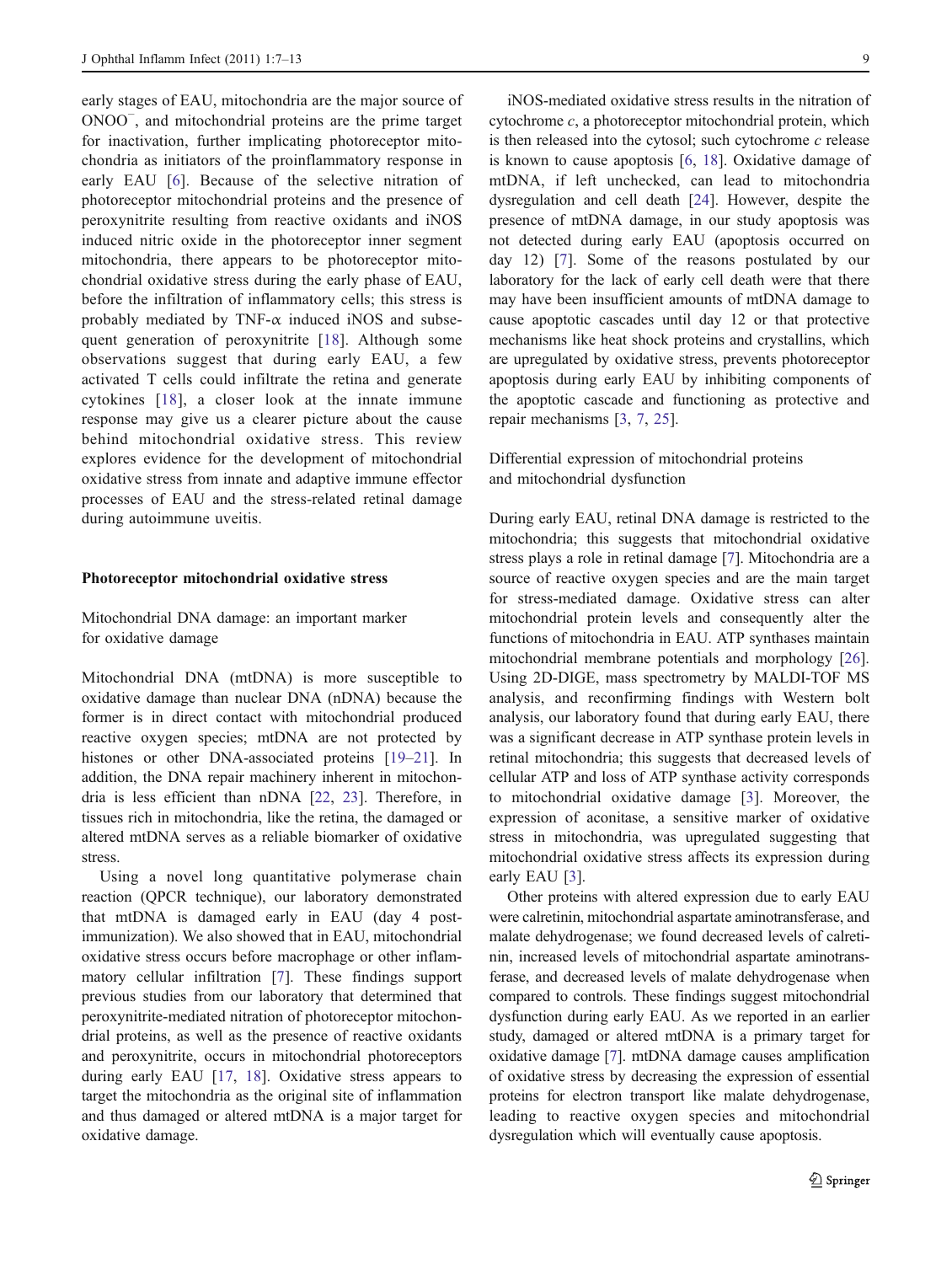The role of innate immunity in mediating photoreceptor mitochondrial oxidative stress

In early EAU, the mechanism that induces oxidative stress is still uncertain. Traditionally, it was believed that macrophages caused oxidative damage, but this seems unlikely since there is no histologic or immunohistochemical evidence of macrophage infiltration in the retina or uvea until days 11 to 12 whereas oxidative stress appears much earlier on days 5 to 7 [[6,](#page-5-0) [15\]](#page-5-0). In addition to macrophages, retinal microglia also exhibit phagocytic and proinflammatory pathogenic functions, however, they too do not appear to migrate towards the outer retina during early EAU. Our laboratory has previously reported that there is some evidence of adaptive immunity playing a role in the induction of oxidative stress; the presence of a few  $CD3^+$ cells in the retina on day 5 postimmunization and real-time QPCR data showing an increase in CD28 transcripts in the retina, implicates the presence of activated T cells [\[18](#page-5-0)]. There is also a marked upregulation of inflammatory cytokines associated with the induction of oxidative stress, such as TNF- $\alpha$ , iNOS, IFN $\gamma$ , and IL1 $\alpha$  on day 5 postimmunization [\[18](#page-5-0)]. Such cytokines could be generated by the innate immune response in the retina; the number of activated T cell infiltration was minimal during early EAU. The presence of these cytokines coincides with the presence of mtDNA damage. TNF- $\alpha$  causes the upegulation of iNOS, which subsequently causes the production of nitric oxide and other oxidative factors that contribute to mitochondrial oxidative stress [\[27](#page-5-0), [28\]](#page-5-0). The early upregulation of TNF- $\alpha$ , before the migration of retinal microglia and infiltration of macrophages, suggests that innate immunity could cause oxidative stress during early EAU.

The innate immune response may contribute to oxidative stress before the T cells have a chance to migrate into the retina. In a recent study, our laboratory used real-time PCR analysis to show that during early EAU, before leukocyte infiltration of the retina, there is increased expression of TNF- $\alpha$  and iNOS in nude mice compared with nonimmunized controls [[4\]](#page-5-0). Since nude mice are deficient in T cells [[29](#page-5-0)], the presence of these inflammatory cytokines confirms that innate immunity plays a role in the upregulation of cytokines.

Toll-like receptors (TLRs) are a group of transmembrane proteins that play an essential role in the innate immune response and in the upregulation of TNF- $\alpha$  [\[30](#page-5-0), [31](#page-5-0)]. In vitro studies suggest that activation of TLR4 can cause mitochondrial oxidative stress in the central nervous system and in the liver [\[32](#page-6-0)]. Similar mitochondrial oxidative stress is seen in photoreceptors in early EAU [[5\]](#page-5-0). Our recent study confirmed the importance of TLR4 in the generation of proinflammatory cytokines crucial to the induction of mitochondrial oxidative stress; using real-time PCR and Western blot analysis, we found that  $TNF-\alpha$  and  $NOS$ 

were markedly downregulated in TLR4-deficient mice when compared with wild-type mice with EAU [\[4](#page-5-0)]. TLR4 deficiency was shown to attenuate iNOS gene expression and expression of this cytokine is known to cause mitochondrial oxidative stress [[18\]](#page-5-0). We confirmed our finding using immunohistochemistry, which revealed that in addition to TNF- $\alpha$  and iNOS, photoreceptor mitochondrial oxidative stress was abrogated in the absence of TLR4, as observed with TLR4 knockout mice with EAU [\[4\]](#page-5-0).

Our laboratory also revealed that during early EAU, the presence of TLR4 is crucial for the initiation of DNA oxidative damage. As stated in a previous study, damaged or altered mtDNA is a reliable biomarker of oxidative stress in tissues rich in mitochondria like the photoreceptor inner segments of the retina [[7\]](#page-5-0). 8-hydroxy-2'-deoxyguanosine (8-OHdG), an oxidized form of deoxyguanosine, is a reliable indicator of DNA oxidative damage; during oxidative stress, 8-OHdG levels increase preferentially in mitochondria as a result of the single-stranded nature of mtDNA, which makes it more susceptible to damage [[33\]](#page-6-0). Our recent study showed that while there is substantial 8- OHdG staining and thus mitochondrial DNA damage in wild-type mice with EAU, this is substantially reduced in TLR4 knockout mice (Fig. [3](#page-4-0)) [[4\]](#page-5-0). The intense 8-OHdG staining we found in the photoreceptor inner segments of WT mice with EAU reinforces previous findings from our laboratory which indicate that in EAU retinas, photoreceptor cells are the primary site of oxidative damage [[12,](#page-5-0) [18\]](#page-5-0). Our recent studies also support previous reports that apoptosis is not a feature of early EAU; based on terminal deoxynucleotidyl transferase dUTP nick end labeling (TUNEL) staining, apoptotic cells were nor detected in WT or TLR4-deficient mice with EAU, suggesting the presence of a protective mechanism, such as  $\alpha A$  crystallin upregulation, in the photoreceptors that prevents photoreceptor apoptosis in early EAU [[4,](#page-5-0) [7](#page-5-0), [25](#page-5-0)].

Although the presence of TLR4 is necessary for the upregulation of significant quantities of TNF- $\alpha$ , iNOS, and 8-OHdG, other TLRs may also play a minor role in the induction of these gene products in early EAU since mild upregulation of these cytokines and mild oxidative DNA damage still occurs when TLR4 is not present. However, based on our findings, TLR4 has a functional significance in EAU and further study of TLR4 and innate immunity will enhance our understanding of the EAU pathway.

Photoreceptor oxidative damage in sympathetic ophthalmia

A recent study from our laboratory reveals that like EAU, sympathetic ophthalmia (SO) also results in photoreceptor mitochondrial oxidative stress and damage. SO is a diffuse bilateral granulomatous uveitis that is a potential complication of penetrating ocular injury to one eye and has the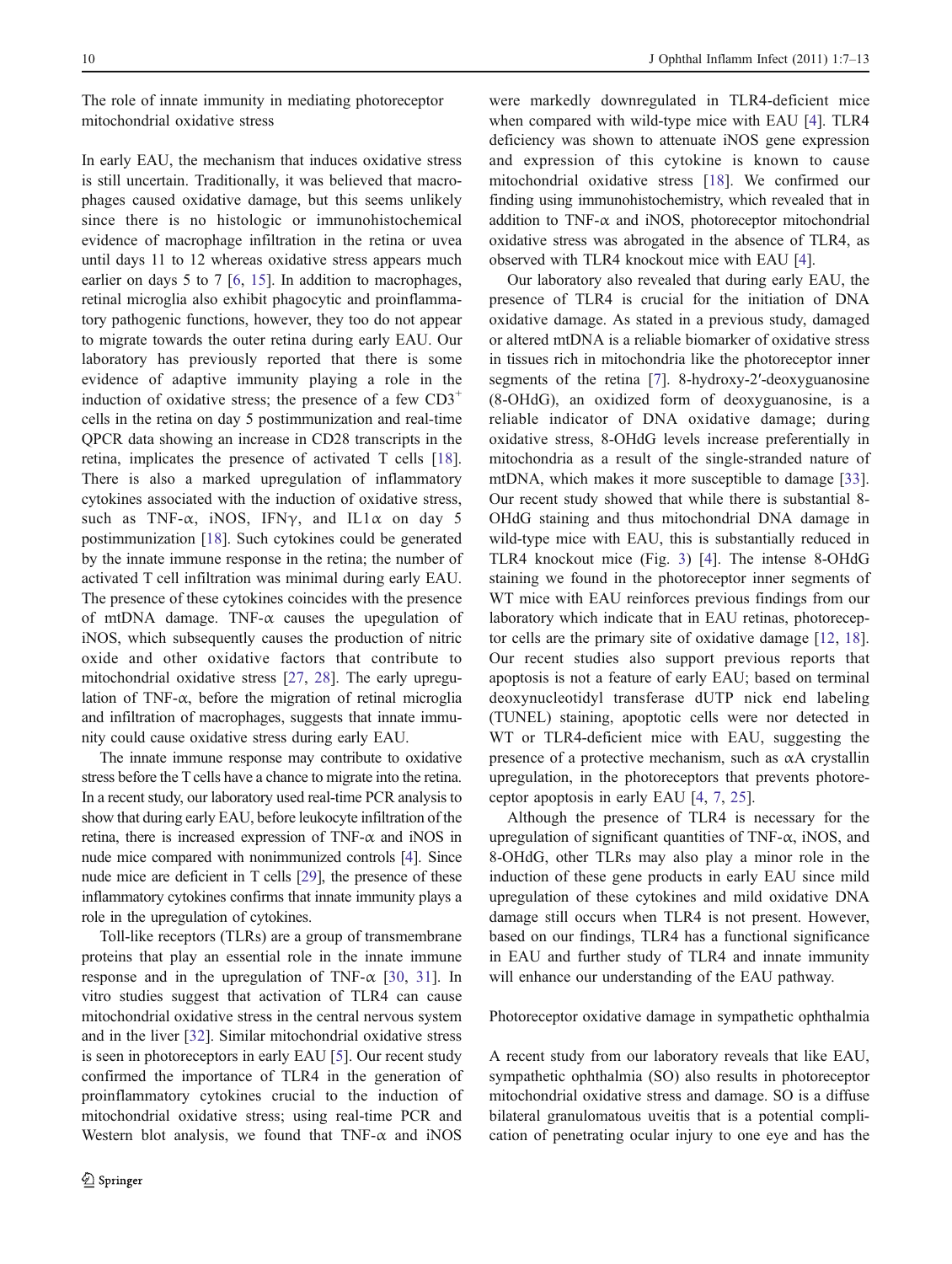<span id="page-4-0"></span>

Fig. 3 Immunofluorescence localization of 8-OHdG in the retinas of wild-type (WT; C57BL/6) mice and TLR4-deficient ( $TLR4^{-/-}$ ) mice with EAU day 7 after immunization. Tissues were labeled using the polyclonal antibody against 8-OHdG and Texas Red dye-conjugated donkey anti-goat IgG as the primary and secondary antibodies respectively. No 8-OHdG staining was present in the nonimmunized (control) WT and  $TLR4^{-/-}$  mice. In the WT mice with EAU, intense

8-OHdG staining was detected in the inner plexiform layer (IPL), inner nuclear layer (INL), outer plexiform layer (OPL), and in the inner segments of the photoreceptor layer; such staining was significantly reduced in the outer plexiform layer and inner segments and was absent in the remainder of the retina in the TLR4−/<sup>−</sup> mice during early EAU

potential to cause blindness to both eyes; in SO, leukocytic infiltration is seen in the uvea, but is absent in the choriocapillaries and retina [[34,](#page-6-0) [35](#page-6-0)]. Using immunofluorescent techniques, we found increased levels of TNF- $\alpha$  in the photoreceptor layer, which suggests that TNF- $\alpha$  plays a role in the induction of iNOS in SO [[36\]](#page-6-0). At the inner segments of the photoreceptors, iNOS was colocalized with cytochrome c, indicating its photoreceptor mitochondrial position. Thus, iNOS and nitrotyrosine were found in the mitochondria of the photoreceptors which clearly indicates the presence of photoreceptor mitochondrial oxidative stress in SO [\[11,](#page-5-0) [17](#page-5-0), [18](#page-5-0), [36\]](#page-6-0). The upregulation of both iNOS and nitrotyrosine occurred in the absence of CD3 positive T or CD45-positive leukocyes in SO retinas. Our study showed apoptosis of few photoreceptors, but the sections of the eye also revealed the absence of extensive apoptosis in the photoreceptor cell layer, despite the presence of diffuse photoreceptor mitochondrial oxidative stress (Fig. 4) [\[36](#page-6-0)]. This observation suggests that like EAU, SO also has a protective mechanisms in place, like crystallins, to prevent apoptotis.

Like EAU, the mechanism behind SO photoreceptor oxidative stress remains unclear; since SO and EAU appear so similar, perhaps the same approach should be taken in studying both diseases. In SO photoreceptor damage and eventual blindness occurs in the absence of T cells and leukocyte infiltration in the retina [[34,](#page-6-0) [36\]](#page-6-0), suggesting that perhaps the role of innate immunity in SO needs to be looked at more closely.

## **Conclusion**

During the early phase of EAU, photoreceptor mitochondrial oxidative stress occurred before there was any histologic or immunohistochemical evidence of macrophage or other inflammatory cell infiltration. Oxidative stress appears to target the mitochondria of photoreceptors and the primary site of inflammation and mtDNA is targeted at the photoreceptors. However, despite the subsequent presence of mtDNA damage in the photoreceptors, apoptosis is not a characteristic of early EAU. Oxidative stress can also alter mitochondrial protein levels and consequently alter the functions of mitochondria in EAU. The presence of inflammatory cytokines, photoreceptor mitochondrial oxidative stress, and mtDNA damage



Fig. 4 Immunofluorescence colocalization of nitrotyrosine with apoptotic cells in retinas of patients with sympathetic ophthalmia (SO). SO globes were labeled using polyclonal rabbit antinitrotyrosine (primary antibody)and sheep-antirabbit IgG conjugated with flourescein (secondary antibody), followed by TUNEL staining using a TACS TdT Apoptosis Detection Kit (American Qualex). Nitrotyrosine was localized primarily in the photoreceptor inner segments (IS). Apoptotic cells were detected mainly in the outer nuclear layer (ONL), with a few apoptotic cells in the inner nuclear layer *(INL)* in SO retinas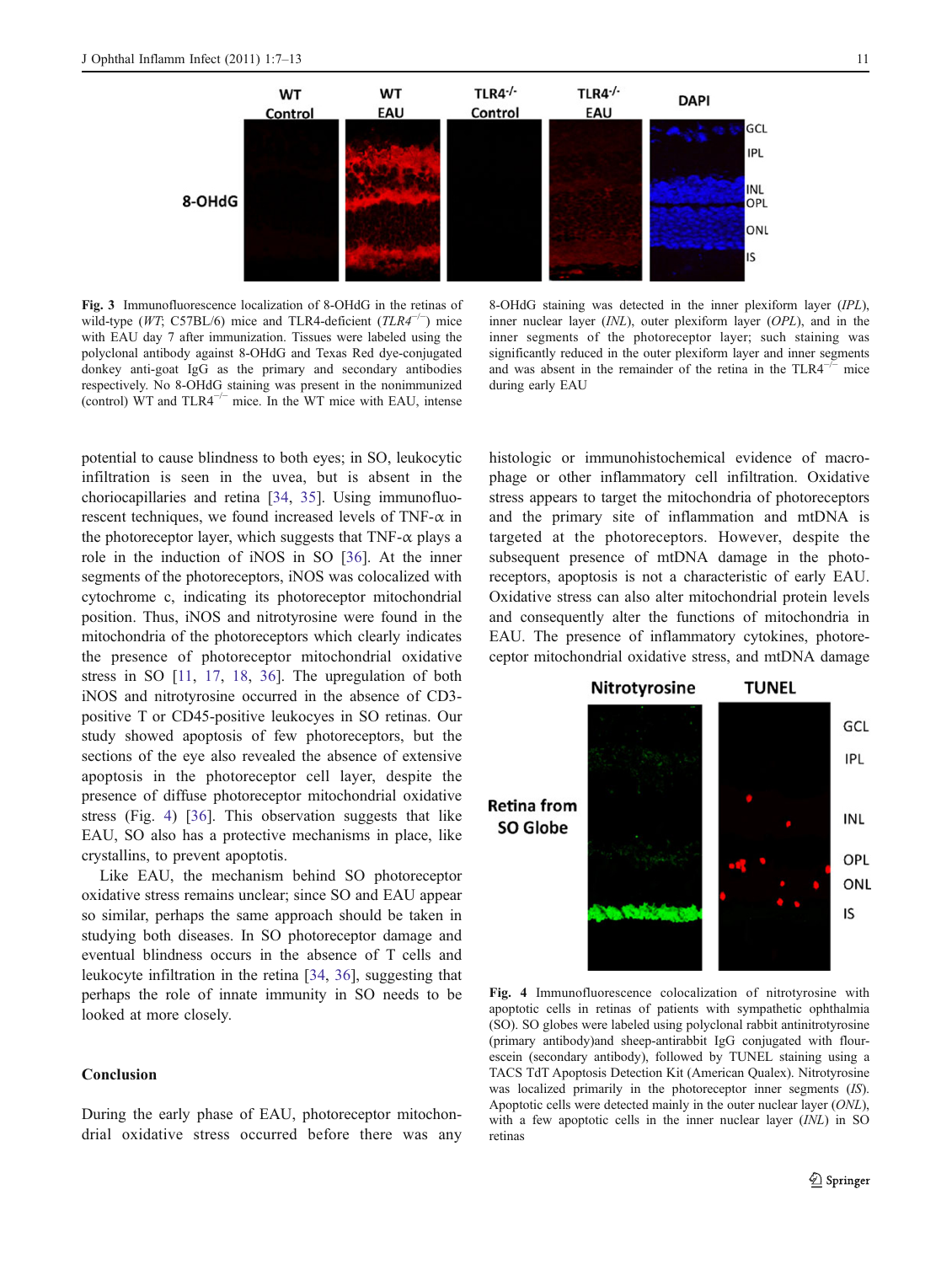<span id="page-5-0"></span>before leukocyte infiltration during early EAU, suggests that the role of innate immunity, especially TLR4, has a functional significance in the EAU pathway. Recent studies show the similarities between EAU and SO; our results suggest that agents that may prevent photoreceptor mitochondrial oxidative stress and that may prevent photoreceptor apoptosis initiated by oxidative stress may help to prevent retinal damage and preserve vision in SO and perhaps other uveitic conditions.

Open Access This article is distributed under the terms of the Creative Commons Attribution Noncommercial License which permits any noncommercial use, distribution, and reproduction in any medium, provided the original author(s) and source are credited.

#### References

- 1. Rao NA (1990) Role of oxygen free radicals in retinal damage associated with experimental uveitis. Trans Am Ophthalmol Soc 88:797–850
- 2. Caspi RR (2003) Experimental autoimmune uveoretinitis in the rat and mouse. Curr Protoc Immunol Chapter 15:Unit 15.6. doi[:10.1002/0471142735.im1506s53](http://dx.doi.org/10.1002/0471142735.im1506s53)
- 3. Saraswathy S, Rao NA (2009) Mitochondrial proteomics in experimental autoimmune uveitis oxidative stress. Invest Ophthalmol Vis Sci 50(12):5559–5566. doi:[10.1167/iovs.08-2842](http://dx.doi.org/10.1167/iovs.08-2842)
- 4. Saraswathy S, Nguyen AM, Rao NA (2010) The role of tlr4 in photoreceptor {alpha}a crystallin upregulation during early experimental autoimmune uveitis. Invest Ophthalmol Vis Sci 51 (7):3680–3686. doi[:10.1167/iovs.09-4575](http://dx.doi.org/10.1167/iovs.09-4575)
- 5. Saraswathy S, Rao NA (2008) Photoreceptor mitochondrial oxidative stress in experimental autoimmune uveitis. Ophthalmic Res 40(3–4):160–164. doi[:10.1159/000119869](http://dx.doi.org/10.1159/000119869)
- 6. Wu GS, Lee TD, Moore RE, Rao NA (2005) Photoreceptor mitochondrial tyrosine nitration in experimental uveitis. Invest Ophthalmol Vis Sci 46(7):2271–2281. doi:[10.1167/iovs.04-1525](http://dx.doi.org/10.1167/iovs.04-1525)
- 7. Khurana RN, Parikh JG, Saraswathy S, Wu GS, Rao NA (2008) Mitochondrial oxidative DNA damage in experimental autoimmune uveitis. Invest Ophthalmol Vis Sci 49(8):3299–3304. doi[:10.1167/iovs.07-1607](http://dx.doi.org/10.1167/iovs.07-1607)
- 8. Caspi R (2008) Autoimmunity in the immune privileged eye: Pathogenic and regulatory t cells. Immunol Res 42(1–3):41–50. doi[:10.1007/s12026-008-8031-3](http://dx.doi.org/10.1007/s12026-008-8031-3)
- 9. Luger D, Silver PB, Tang J, Cua D, Chen Z, Iwakura Y, Bowman EP, Sgambellone NM, Chan CC, Caspi RR (2008) Either a th17 or a th1 effector response can drive autoimmunity: Conditions of disease induction affect dominant effector category. J Exp Med 205(4):799–810. doi[:10.1084/jem.20071258](http://dx.doi.org/10.1084/jem.20071258)
- 10. Rao NA, Wu GS (2000) Free radical mediated photoreceptor damage in uveitis. Prog Retin Eye Res 19(1):41–68. doi:[S1350-](http://dx.doi.org/S1350-9462(99)00003-8<pii>) [9462\(99\)00003-8\[pii\]](http://dx.doi.org/S1350-9462(99)00003-8<pii>)
- 11. Wu GS, Zhang J, Rao NA (1997) Peroxynitrite and oxidative damage in experimental autoimmune uveitis. Invest Ophthalmol Vis Sci 38(7):1333–1339
- 12. Zhang J, Wu LY, Wu GS, Rao NA (1999) Differential expression of nitric oxide synthase in experimental uveoretinitis. Invest Ophthalmol Vis Sci 40(9):1899–1905
- 13. Goto H, Wu GS, Gritz DC, Atalla LR, Rao NA (1991) Chemotactic activity of the peroxidized retinal membrane lipids in experimental autoimmune uveitis. Curr Eye Res 10(11):1009–1014
- 14. Wu GS, Sevanian A, Rao NA (1992) Detection of retinal lipid hydroperoxides in experimental uveitis. Free Radic Biol Med 12  $(1):19-27$
- 15. Rao NA, Kimoto T, Zamir E, Giri R, Wang R, Ito S, Pararajasegaram G, Read RW, Wu GS (2003) Pathogenic role of retinal microglia in experimental uveoretinitis. Invest Ophthalmol Vis Sci 44(1):22–31
- 16. Saraswathy S, Wu G, Rao NA (2006) Retinal microglial activation and chemotaxis by docosahexaenoic acid hydroperoxide. Invest Ophthalmol Vis Sci 47(8):3656–3663. doi:[10.1167/](http://dx.doi.org/10.1167/iovs.06-0221) [iovs.06-0221](http://dx.doi.org/10.1167/iovs.06-0221)
- 17. Ito S, Wu GS, Kimoto T, Hisatomi T, Ishibashi T, Rao NA (2004) Peroxynitrite-induced apoptosis in photoreceptor cells. Curr Eye Res 28(1):17–24. doi[:10.1076/ceyr.28.1.17.23488](http://dx.doi.org/10.1076/ceyr.28.1.17.23488)
- 18. Rajendram R, Saraswathy S, Rao NA (2007) Photoreceptor mitochondrial oxidative stress in early experimental autoimmune uveoretinitis. Br J Ophthalmol 91(4):531–537. doi:[10.1136/](http://dx.doi.org/10.1136/bjo.2006.101576) [bjo.2006.101576](http://dx.doi.org/10.1136/bjo.2006.101576)
- 19. Yakes FM, Van Houten B (1997) Mitochondrial DNA damage is more extensive and persists longer than nuclear DNA damage in human cells following oxidative stress. Proc Natl Acad Sci USA 94(2):514–519
- 20. Santos JH, Hunakova L, Chen Y, Bortner C, Van Houten B (2003) Cell sorting experiments link persistent mitochondrial DNA damage with loss of mitochondrial membrane potential and apoptotic cell death. J Biol Chem 278(3):1728–1734. doi[:10.1074/jbc.M208752200](http://dx.doi.org/10.1074/jbc.M208752200)
- 21. Ljungman M, Hanawalt PC (1992) Efficient protection against oxidative DNA damage in chromatin. Mol Carcinog 5(4):264–269
- 22. Croteau DL, Bohr VA (1997) Repair of oxidative damage to nuclear and mitochondrial DNA in mammalian cells. J Biol Chem 272(41):25409–25412
- 23. Mandavilli BS, Santos JH, Van Houten B (2002) Mitochondrial DNA repair and aging. Mutat Res 509(1–2):127–151. doi: [S0027510702002208\[pii\]](http://dx.doi.org/S0027510702002208<pii>)
- 24. Van Houten B, Woshner V, Santos JH (2006) Role of mitochondrial DNA in toxic responses to oxidative stress. DNA Repair Amst 5(2):145–152. doi:[10.1016/j.dnarep.2005.03.002](http://dx.doi.org/10.1016/j.dnarep.2005.03.002)
- 25. Rao NA, Saraswathy S, Wu GS, Katselis GS, Wawrousek EF, Bhat S (2008) Elevated retina-specific expression of the small heat shock protein, alphaa-crystallin, is associated with photoreceptor protection in experimental uveitis. Invest Ophthalmol Vis Sci 49 (3):1161–1171. doi:[10.1167/iovs.07-1259](http://dx.doi.org/10.1167/iovs.07-1259)
- 26. Bornhovd C, Vogel F, Neupert W, Reichert AS (2006) Mitochondrial membrane potential is dependent on the oligomeric state of f1f0-atp synthase supracomplexes. J Biol Chem 281(20):13990– 13998. doi[:10.1074/jbc.M512334200](http://dx.doi.org/10.1074/jbc.M512334200)
- 27. Borutaite V, Morkuniene R, Brown GC (1999) Release of cytochrome c from heart mitochondria is induced by high ca2+ and peroxynitrite and is responsible for  $ca(2+)$ -induced inhibition of substrate oxidation. Biochim Biophys Acta 1453(1):41–48. doi: [S0925-4439\(98\)00082-9\[pii\]](http://dx.doi.org/S0925-4439(98)00082-9<pii>)
- 28. Moreno-Sanchez R (1985) Regulation of oxidative phosphorylation in mitochondria by external free ca2+ concentrations. J Biol Chem 260(7):4028–4034
- 29. Balciunaite G, Keller MP, Balciunaite E, Piali L, Zuklys S, Mathieu YD, Gill J, Boyd R, Sussman DJ, Hollander GA (2002) Wnt glycoproteins regulate the expression of foxn1, the gene defective in nude mice. Nat Immunol 3(11):1102–1108. doi:[10.1038/ni850](http://dx.doi.org/10.1038/ni850)
- 30. Wang ZJ, Zhang FM, Wang LS, Yao YW, Zhao Q, Gao X (2009) Lipopolysaccharides can protect mesenchymal stem cells (mscs) from oxidative stress-induced apoptosis and enhance proliferation of mscs via toll-like receptor(tlr)-4 and pi3k/akt. Cell Biol Int 33 (6):665–674. doi:[10.1016/j.cellbi.2009.03.006](http://dx.doi.org/10.1016/j.cellbi.2009.03.006)
- 31. Lee SJ, Lee S (2002) Toll-like receptors and inflammation in the cns. Curr Drug Targets Inflamm Allergy 1(2):181–191